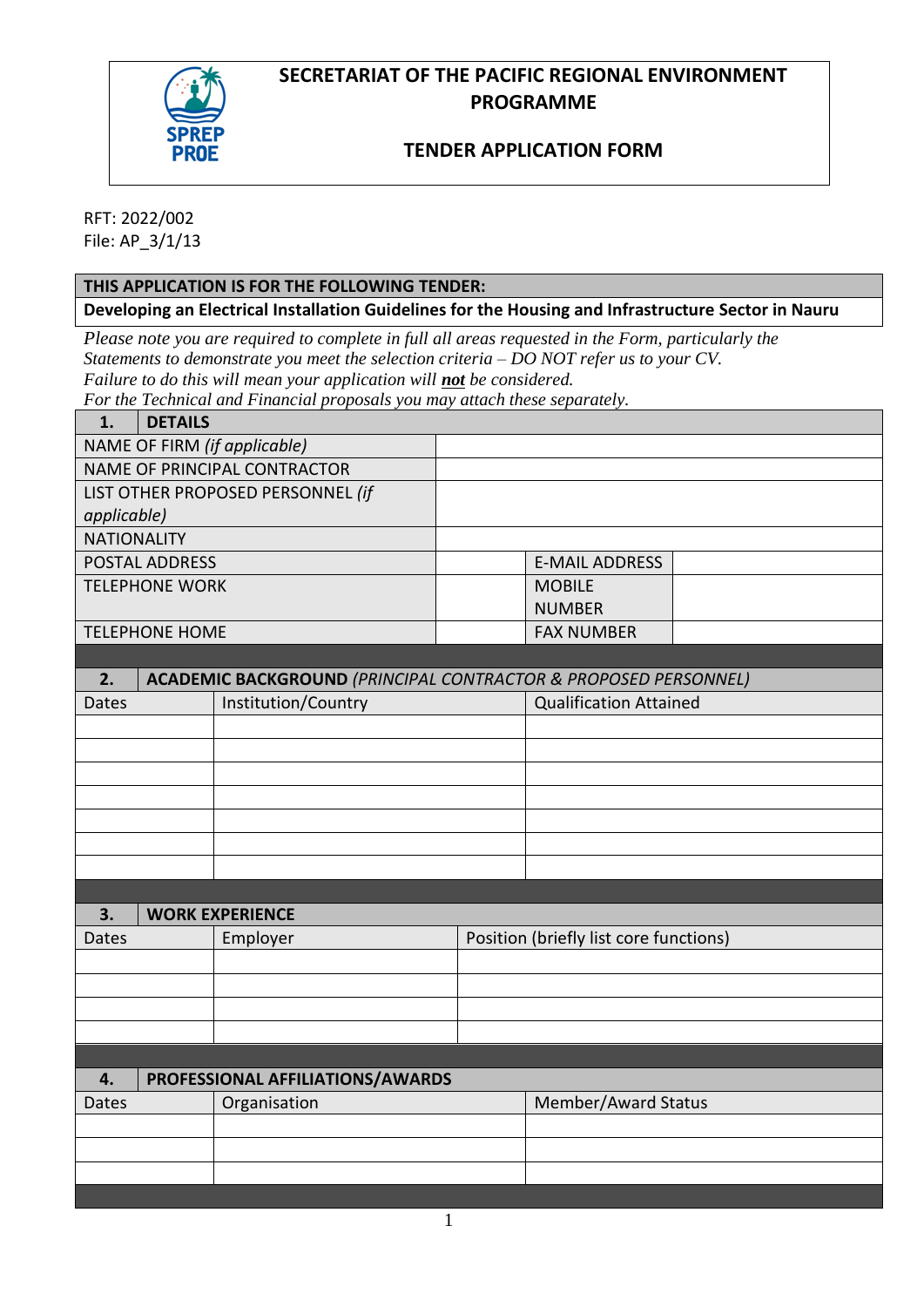| 5.                                                                                                                                                                                                                                                                                                                                                                                                                                                                                                                                                                                                                                                                                                                                                                                                                                                                     | PROFESSIONAL REFEREES (Provide three references relevant to this tender submission,<br>including the most recent work completed)                                                                                                                                                                                                                                                                                                                                                                                                                                                                                                                                                                                                                                                                                                                                                                                           |          |                                                                                                                                                                                                                                                                                                         |  |  |  |  |  |
|------------------------------------------------------------------------------------------------------------------------------------------------------------------------------------------------------------------------------------------------------------------------------------------------------------------------------------------------------------------------------------------------------------------------------------------------------------------------------------------------------------------------------------------------------------------------------------------------------------------------------------------------------------------------------------------------------------------------------------------------------------------------------------------------------------------------------------------------------------------------|----------------------------------------------------------------------------------------------------------------------------------------------------------------------------------------------------------------------------------------------------------------------------------------------------------------------------------------------------------------------------------------------------------------------------------------------------------------------------------------------------------------------------------------------------------------------------------------------------------------------------------------------------------------------------------------------------------------------------------------------------------------------------------------------------------------------------------------------------------------------------------------------------------------------------|----------|---------------------------------------------------------------------------------------------------------------------------------------------------------------------------------------------------------------------------------------------------------------------------------------------------------|--|--|--|--|--|
| Name                                                                                                                                                                                                                                                                                                                                                                                                                                                                                                                                                                                                                                                                                                                                                                                                                                                                   |                                                                                                                                                                                                                                                                                                                                                                                                                                                                                                                                                                                                                                                                                                                                                                                                                                                                                                                            | Position | <b>Organisation &amp; Contact Details</b>                                                                                                                                                                                                                                                               |  |  |  |  |  |
|                                                                                                                                                                                                                                                                                                                                                                                                                                                                                                                                                                                                                                                                                                                                                                                                                                                                        |                                                                                                                                                                                                                                                                                                                                                                                                                                                                                                                                                                                                                                                                                                                                                                                                                                                                                                                            |          |                                                                                                                                                                                                                                                                                                         |  |  |  |  |  |
|                                                                                                                                                                                                                                                                                                                                                                                                                                                                                                                                                                                                                                                                                                                                                                                                                                                                        |                                                                                                                                                                                                                                                                                                                                                                                                                                                                                                                                                                                                                                                                                                                                                                                                                                                                                                                            |          |                                                                                                                                                                                                                                                                                                         |  |  |  |  |  |
|                                                                                                                                                                                                                                                                                                                                                                                                                                                                                                                                                                                                                                                                                                                                                                                                                                                                        |                                                                                                                                                                                                                                                                                                                                                                                                                                                                                                                                                                                                                                                                                                                                                                                                                                                                                                                            |          |                                                                                                                                                                                                                                                                                                         |  |  |  |  |  |
|                                                                                                                                                                                                                                                                                                                                                                                                                                                                                                                                                                                                                                                                                                                                                                                                                                                                        |                                                                                                                                                                                                                                                                                                                                                                                                                                                                                                                                                                                                                                                                                                                                                                                                                                                                                                                            |          |                                                                                                                                                                                                                                                                                                         |  |  |  |  |  |
| 6.                                                                                                                                                                                                                                                                                                                                                                                                                                                                                                                                                                                                                                                                                                                                                                                                                                                                     | STATE HOW YOU MEET EACH SELECTION CRITERIA                                                                                                                                                                                                                                                                                                                                                                                                                                                                                                                                                                                                                                                                                                                                                                                                                                                                                 |          |                                                                                                                                                                                                                                                                                                         |  |  |  |  |  |
|                                                                                                                                                                                                                                                                                                                                                                                                                                                                                                                                                                                                                                                                                                                                                                                                                                                                        | <b>CRITERIA 1 (15%)</b>                                                                                                                                                                                                                                                                                                                                                                                                                                                                                                                                                                                                                                                                                                                                                                                                                                                                                                    |          |                                                                                                                                                                                                                                                                                                         |  |  |  |  |  |
|                                                                                                                                                                                                                                                                                                                                                                                                                                                                                                                                                                                                                                                                                                                                                                                                                                                                        |                                                                                                                                                                                                                                                                                                                                                                                                                                                                                                                                                                                                                                                                                                                                                                                                                                                                                                                            |          |                                                                                                                                                                                                                                                                                                         |  |  |  |  |  |
| $\bullet$<br>$\bullet$                                                                                                                                                                                                                                                                                                                                                                                                                                                                                                                                                                                                                                                                                                                                                                                                                                                 | At least one of the team to have:<br>Minimum qualification of a Master's degree (or Bachelors with minimum 10 years of experience) in the<br>fields of Electrical Engineering, Architecture, Construction and Building, Environmental Engineering,<br>Climate Change, Environmental Management, Energy Efficiency or any other related field;<br>minimum of 8 years' experience in the electricity sector assisting with national planning and long-term<br>strategies to address issues such as electrical guidelines for wiring, standards for energy efficiency,<br>wastewater etc.;<br>minimum of 5 years' experience with electrical wiring of different building types;<br>good understanding of NDC-related projects and developing low carbon strategies for SIDS / Pacific<br>countries.<br>good understanding of environmental and climate change related issues in Nauru or other similar Pacific<br>countries; |          |                                                                                                                                                                                                                                                                                                         |  |  |  |  |  |
| <b>CRITERIA 2 (25%)</b><br>• Experience in electrical wiring of buildings, both residential and commercial. At least five<br>residential buildings and 1 commercial building.<br>Experience in incorporating renewable energy technologies for electricity generation when wiring<br>a building.<br>Experience in working with an electrical utility in Nauru or any other small island country in the<br>Pacific.<br>Experience in the preparation of national documents in terms of energy efficiency, electrical<br>standards and other related issues. At least 1 report / submission on a previous assignment in<br>Nauru or any other Pacific Island country;<br>Familiarity, knowledge and experience with architecture, housing and infrastructure sector in<br>Nauru or any other similar country in the Pacific and SIDS. At least 3 recommendations on what |                                                                                                                                                                                                                                                                                                                                                                                                                                                                                                                                                                                                                                                                                                                                                                                                                                                                                                                            |          |                                                                                                                                                                                                                                                                                                         |  |  |  |  |  |
| $\bullet$                                                                                                                                                                                                                                                                                                                                                                                                                                                                                                                                                                                                                                                                                                                                                                                                                                                              | in terms of electrical energy.<br>renewable electricity can be incorporated into the design.                                                                                                                                                                                                                                                                                                                                                                                                                                                                                                                                                                                                                                                                                                                                                                                                                               |          | is to be prioritized in the Housing Sector in order to make the buildings more resilient, especially<br>Familiarity, knowledge and experience with the geographical location and orientation of Nauru in<br>the Pacific. At least 1 energy efficient building design with a detailed explanation of how |  |  |  |  |  |
|                                                                                                                                                                                                                                                                                                                                                                                                                                                                                                                                                                                                                                                                                                                                                                                                                                                                        |                                                                                                                                                                                                                                                                                                                                                                                                                                                                                                                                                                                                                                                                                                                                                                                                                                                                                                                            |          |                                                                                                                                                                                                                                                                                                         |  |  |  |  |  |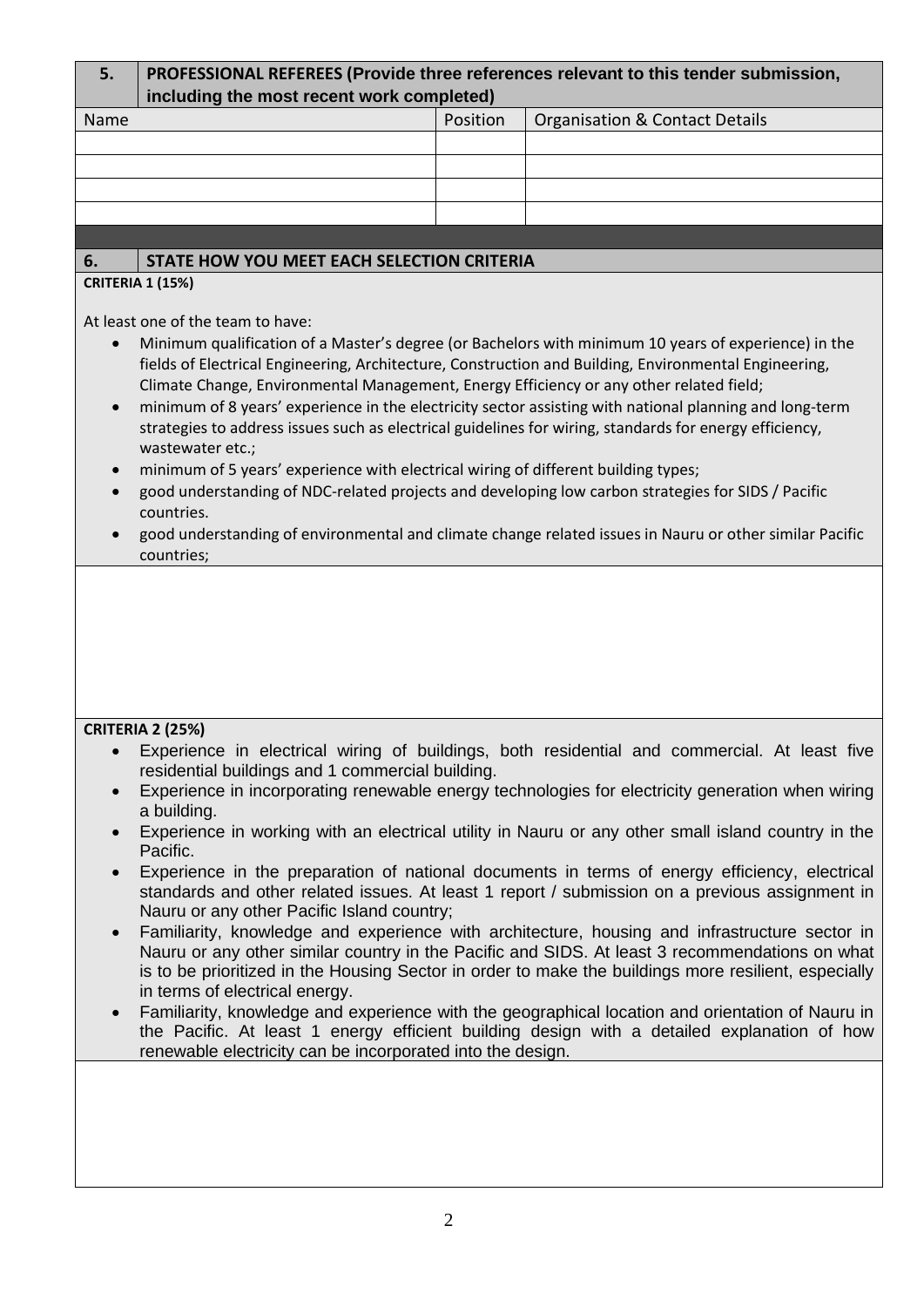#### **CRITERIA 3 (50%)**

- General approach step by step methodology on how they will carry out this assignment;
- Show how the consultant(s) will articulate the preparation and development of the Electrical Installation Guidelines for Nauru;
- Timeline including the starting date, dates of consultations, presentations, etc;
- Clear presentation of potential difficulties in carrying out this assignment to deliver Nauru's Electrical Installation Guidelines for the Housing and Infrastructure Sector, and possible solutions to overcome perceived obstacles should also be included;
- Workplan to include total number of person-days and appropriate allocation of person-days with respect to each task.

Attach a detailed technical proposal

#### **CRTITERIA 4 (10%)**

Detailed Financial Proposal

Attach a detailed financial proposal

| <b>GENERAL INFORMATION</b><br>7.               |  |
|------------------------------------------------|--|
| Declaration of close relations<br>to<br>any    |  |
| individual who is currently employed at        |  |
| SPREP. Please list name/s and nature of        |  |
| relationship.                                  |  |
| Declaration Tenderer has no association with   |  |
| exclusion criteria, including bankruptcy,      |  |
| insolvency or winding up procedures, breach    |  |
| of obligations relating to the payment of      |  |
| taxes or social security contributions,        |  |
| fraudulent or negligent practice, violation of |  |
| intellectual<br>property rights, under<br>a    |  |
| judgment by the court, grave professional      |  |
| misconduct<br>including misrepresentation,     |  |
| participation in a criminal<br>corruption,     |  |
| organisation, money laundering or terrorist    |  |
| financing, child labour and other trafficking  |  |
| in human beings, deficiency in capability in   |  |
| complying main obligations, creating a shell   |  |
| company and being a shell company.             |  |
| Declaration Tenderer (and other proposed       |  |
| personnel) have not been charged with any      |  |
| child related offences                         |  |
| Discipline Record (list past employment        |  |
| disciplinary cases or criminal convictions, if |  |
| any)                                           |  |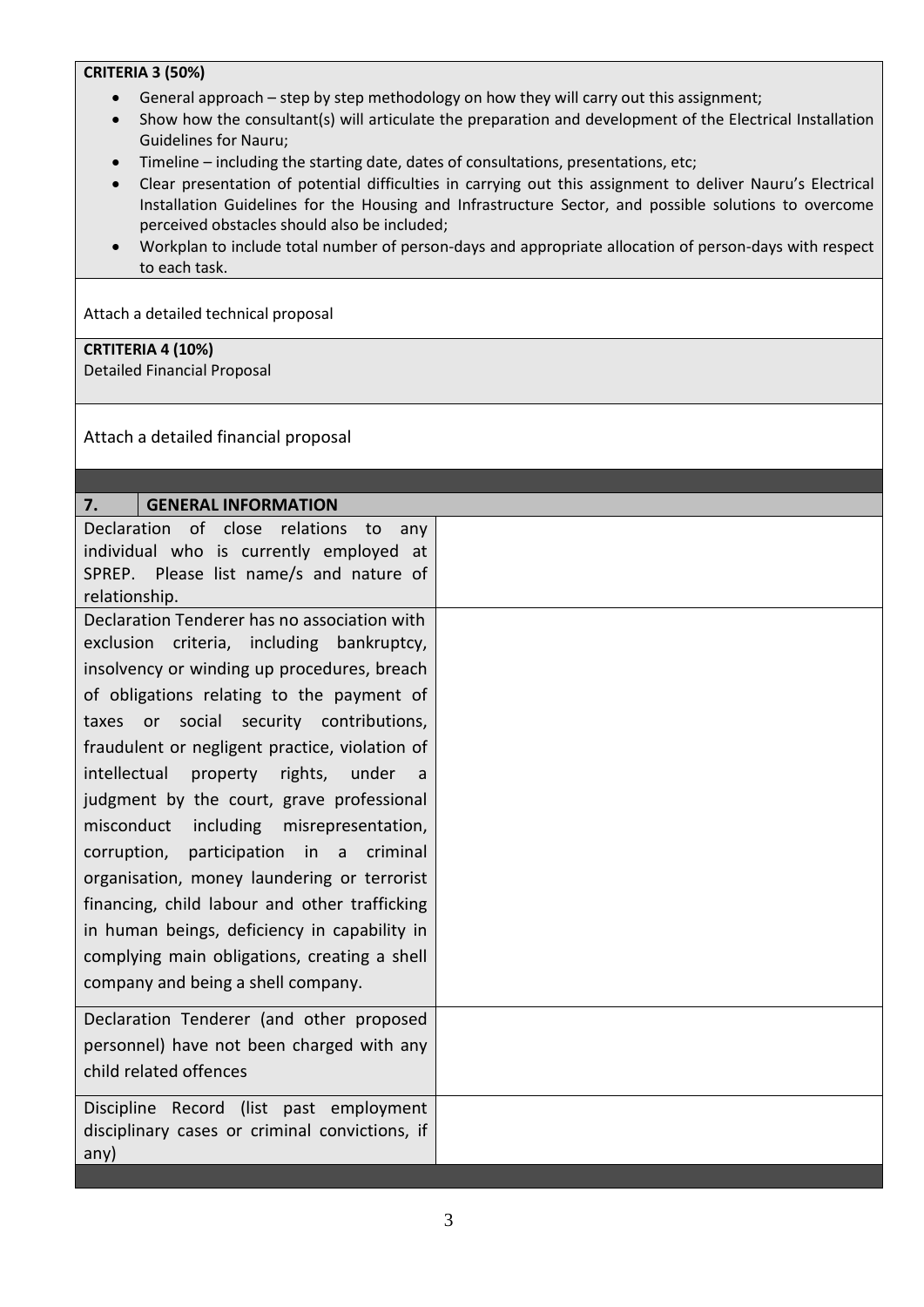| 8.               | ANY OTHER ADDITIONAL INFORMATION APPLICANT WISHES TO SUBMIT                                  |             |  |  |
|------------------|----------------------------------------------------------------------------------------------|-------------|--|--|
|                  |                                                                                              |             |  |  |
|                  |                                                                                              |             |  |  |
|                  |                                                                                              |             |  |  |
|                  |                                                                                              |             |  |  |
|                  |                                                                                              |             |  |  |
| 9.               | <b>HOW DID YOU LEARN ABOUT THIS TENDER?</b>                                                  |             |  |  |
|                  |                                                                                              |             |  |  |
|                  |                                                                                              |             |  |  |
|                  |                                                                                              |             |  |  |
| 10.              | <b>CERTIFICATION &amp; AUTHORISATION:</b>                                                    |             |  |  |
|                  | All information submitted herewith is true and correct. SPREP has the authority to seek      |             |  |  |
|                  | verification of any information provided.                                                    |             |  |  |
|                  |                                                                                              |             |  |  |
|                  | By signing this application form you are indicating your agreement to SPREP's Standard Terms |             |  |  |
|                  | and Conditions outlined in the Contract for Services (attached).                             |             |  |  |
|                  |                                                                                              |             |  |  |
|                  |                                                                                              |             |  |  |
|                  |                                                                                              |             |  |  |
| <b>Signature</b> |                                                                                              | <b>Date</b> |  |  |

# **The following documents must be attached to this Tender application form:**

- Curriculum Vitae Principal Contractor & Proposed Personnel
- Detailed Financial Proposal
- Business Licence
- Conflict of Interest Form
- Any other relevant information to support this tender application.